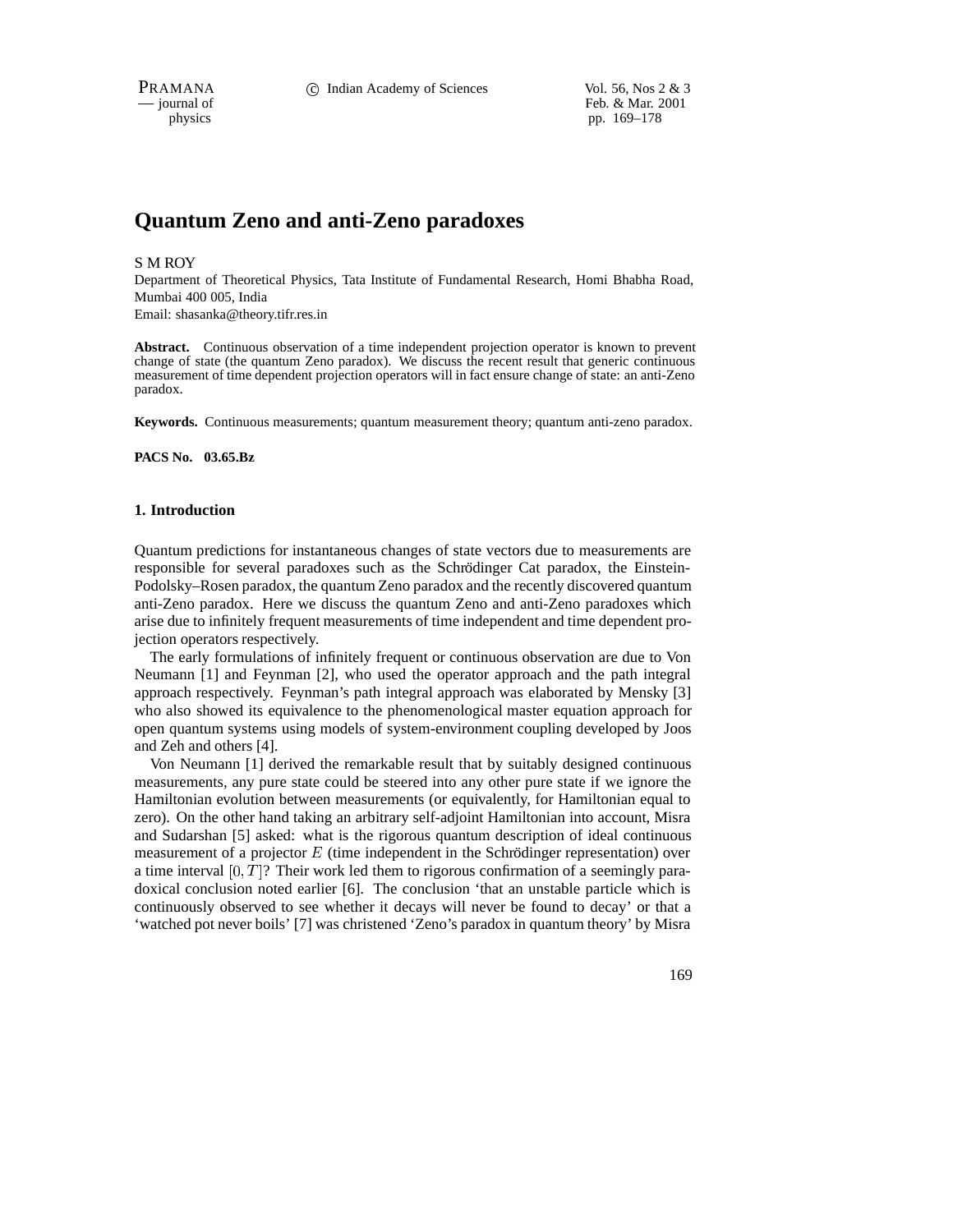and Sudarshan [5]. The paradox has been theoretically scrutinized questioning the consistency of infinitely frequent measurements with time-energy and position-momentum uncertainty principles [8]. Experimental tests [9] and their different interpretations have been vigorously discussed.

In our recent letter [10] we showed that in contrast to the continuous measurement of a time independent projection operator which prevents the quantum state from changing (the quantum Zeno paradox), the generic continuous measurement of a time dependent projection operator  $E_s(t)$  forces the quantum state to change with time (the quantum anti-Zeno paradox). We have emphasized that though the two effects (one inhibiting change of state and the other ensuring change of state) are physically opposite, they are mutually consistent as they refer to different experimental arrangements. We derived the anti-Zeno paradox in a very broad framework with arbitrary Hamiltonian, arbitrary density matrix states, and measurement of arbitrary but smooth time dependent projection operators. Further, Facchi *et al* [10] have discussed a special case of the quantum anti-Zeno paradox which they called 'dynamic quantum Zeno effect' for a spin  $1/2$  system guided through a closed loop in Hilbert space with a specific assumption on the time dependence of the projection operators. Kofman and Kurizki [10] noted that even for time independent measurements, when the frequency of measurements is smaller than a characteristic difference of eigenfrequencies of the system, an anti-Zeno effect results. Of course our method would yield the appropriate generalisation of their results to time dependent measurements.

Here I shall begin with a review of the quantum Zeno paradox and its intimate historical connection to the phenomenon of non-exponential decay. I then review the recent results of Balachandran and Roy [10] on continuous measurements of time dependent projection operators which lead to the much more generic quantum anti-Zeno paradox. The quantum Zeno paradox and the quantum anti-Zeno paradox demonstrate that the effect of continuous measurements on quantum states discovered by Von Neumann in the case of zero Hamiltonian, in fact hold also in the presence of arbitrary self-adjoint Hamiltonian.

#### **2. Ideal measurements in quantum theory**

For a quantum system with a self-adjoint Hamiltonian H, an initial state vector  $|\psi(0)\rangle$ evolves to a state vector  $|\psi(t)\rangle$ ,

$$
|\psi(t)\rangle = \exp(-iHt)|\psi(0)\rangle.
$$
 (1)

More generally, an initial state with density operator  $\rho(0)$  has the Schrödinger time evolution

$$
\rho(t) = \exp(-iHt)\rho(0)\exp(iHt),\tag{2}
$$

which preserves the normalization condition Tr  $\rho(t)=1$ . In an ideal instantaneous measurement of a self-adjoint projection operator E, the probability of finding  $E = 1$  is  $Tr(E\rho E)$  and on finding the value 1 for E the state collapses according to

$$
\rho \to \rho' = E\rho E/\mathrm{Tr}(E\rho E). \tag{3}
$$

If projectors  $E_1, E_2, \ldots, E_n$  are measured at times  $t_1, t_2, \ldots, t_n$  respectively, with Schrödinger evolution in between measurements, the probability  $p(h)$  for the sequence of events h,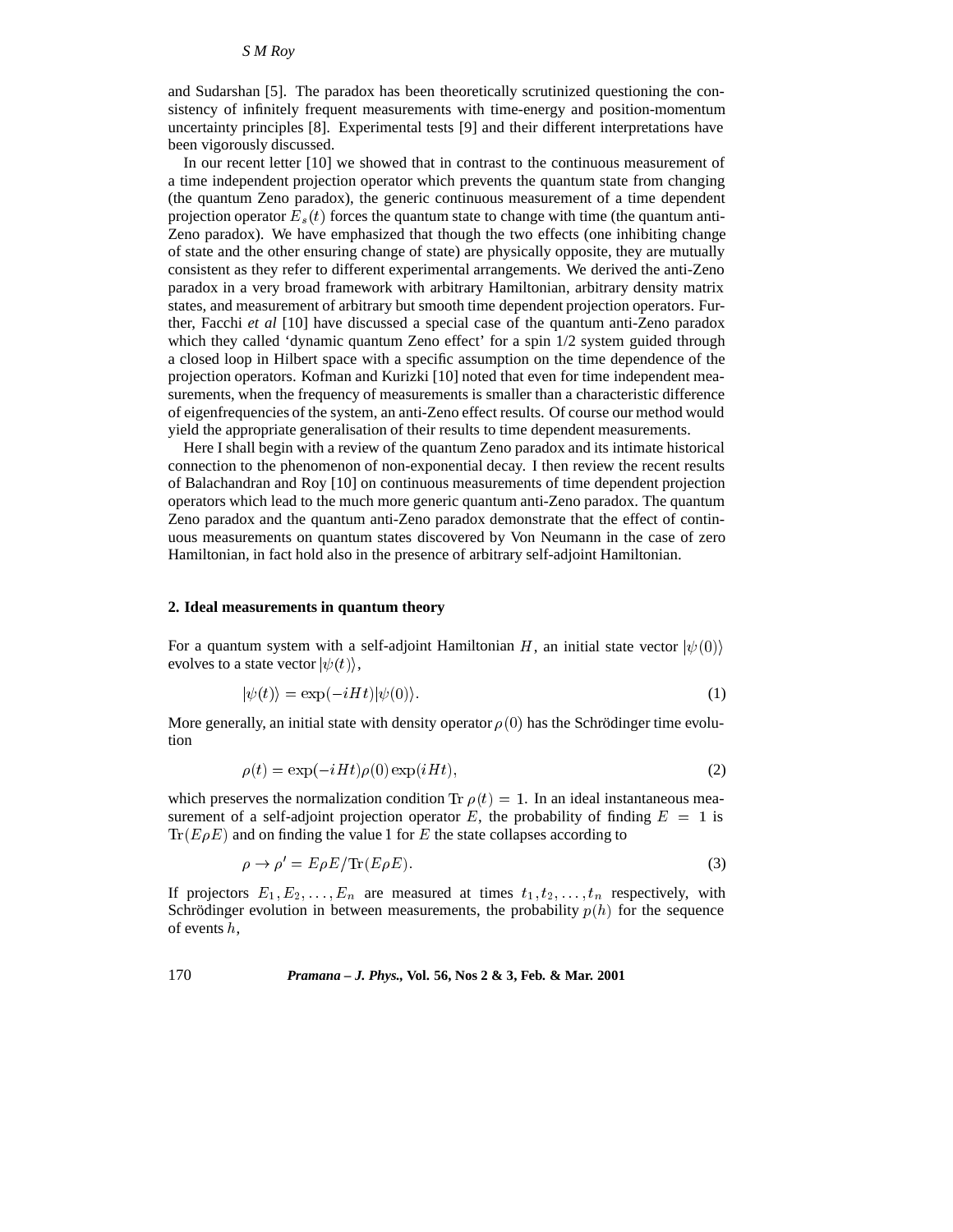*Quantum Zeno and anti-Zeno paradoxes*

$$
h: E_1 = 1 \t{at} t = t_1; E_2 = 1 \t{at} t = t_2; \cdots; E_n = 1 \t{at} t = t_n
$$
 (4)

is [1],

$$
p(h) = ||\psi_h(t')||^2, \ \psi_h(t') = K_h(t')\psi(0), \ t' > t_n. \tag{5}
$$

Here  $K_h(t')$  is the Feynman propagator modified by the events h,

$$
K_h(t') = \exp(-iHt')A_h(t_n, t_1),
$$
\n(6)

where

$$
A_h(t_n, t_1) = E_H(t_n) E_H(t_{n-1}) \cdots E_H(t_1) = T \prod_{i=1}^n E_H(t_i), \qquad (7)
$$

with T denoting 'time-ordering' and the Heisenberg operators  $E_H(t_i)$  are related to the Schrödinger operators by the usual relation

$$
E_H(t_i) = \exp(iHt_i)E_s(t_i)\exp(-iHt_i), E_s(t_i) \equiv E_i.
$$
\n(8)

The state vector of the system at a time  $t'$  after the events h is

$$
\psi_h(t')/||\psi_h(t')||.
$$

Correspondingly, if the initial state is a density operator  $\rho(0)$ , the probability  $p(h)$  for the events  $h$  is given by

$$
p(h) = \text{Tr}\; K_h(t')\rho(0)K_h^{\dagger}(t') = \text{Tr}\; A_h(t_n, t_1)\; \rho(0)A_h^{\dagger}(t_n, t_1),\tag{9}
$$

and the state at  $t' > t_n$  is

$$
K_h(t')\rho(0)K_h^{\dagger}(t')/\mathrm{Tr}(K_h(t')\rho(0)K_h^{\dagger}(t')).
$$

#### **3. Non-exponential decay**

In spite of the apparent ubiquitousness of the exponential decay law, it can be shown that the basic principles of quantum mechanics imply that the exponential law of decay of an unstable particle must break down both at very short and at very long times. I shall closely follow a presentation due to Martin [11].

Consider an unstable particle B decaying into particles  $C + D$ , ... etc.

$$
B \to C + D, \dots \tag{10}
$$

Suppose that the total Hamiltonian  $H$  has a lower bound  $M$ ,

$$
H \ge M,\tag{11}
$$

and the initial state is denoted by  $|B\rangle$ ,

*Pramana – J. Phys.,* **Vol. 56, Nos 2 & 3, Feb. & Mar. 2001** 171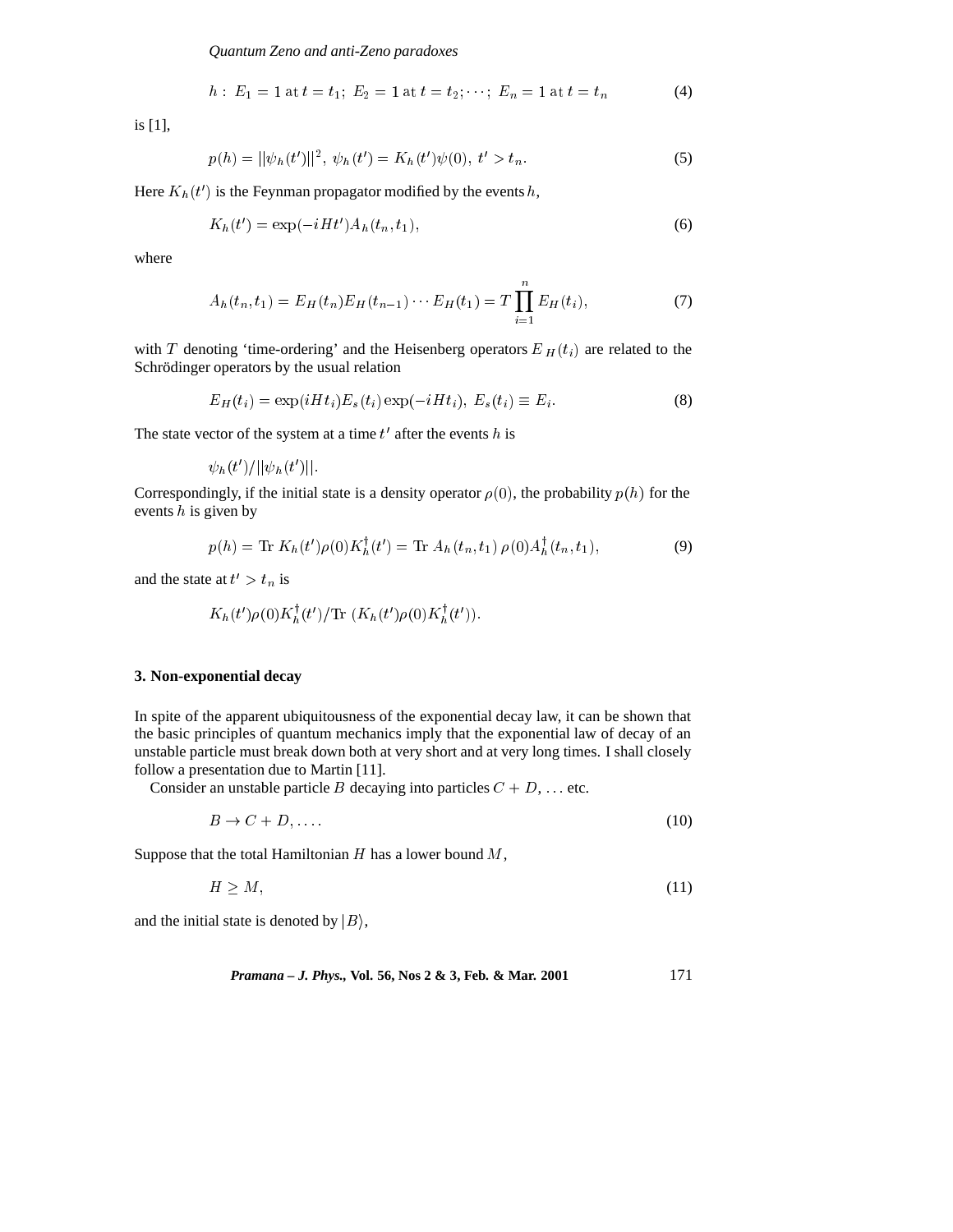$$
|\psi(t=0)\rangle = |B\rangle. \tag{12}
$$

Then, at time  $t$ ,

$$
|\psi(t)\rangle = e^{-iHt}|B\rangle.
$$
\n(13)

The probability amplitude of finding the undecayed state  $|B\rangle$  at time t is

$$
A(t) = \langle B|e^{-iHt}|B\rangle; \tag{14}
$$

and the probability of finding  $|B\rangle$  at time t is,

$$
|A(t)|^2 = \langle \psi(t) | E | \psi(t) \rangle,\tag{15}
$$

where  $E$  denotes the projector

$$
E = |B\rangle\langle B|.\tag{16}
$$

Let  $\{\vert \lambda, r \rangle\}$  denote a complete set of eigenvectors of H,

$$
H|\lambda, r\rangle = (M + \lambda)|\lambda, r\rangle, \quad \lambda \ge 0,
$$
\n(17)

where r is a degeneracy index and the eigenvalues  $(M + \lambda)$  of H are  $\geq M$  by assumption. We have

$$
1 = \int_0^\infty d\lambda E_\lambda, \quad E_\lambda \equiv \sum_r |\lambda, r\rangle \langle \lambda, r|.
$$
 (18)

Using this resolution of the identity we have

$$
A(t) = \langle B|e^{-iHt} \int_0^\infty d\lambda E_\lambda |B\rangle
$$
  
=  $e^{-iMt} \langle B| \int_0^\infty d\lambda e^{-i\lambda t} E_\lambda |B\rangle$   
=  $e^{-iMt} a(t)$ , (19)

where

$$
a(t) = \int_{-\infty}^{\infty} d\lambda e^{-i\lambda t} \omega(\lambda),
$$
 (20)

with

$$
\omega(\lambda) = \sum_{r} |\langle B|\lambda, r\rangle|^2 \ge 0, \text{ for } \lambda \ge 0,
$$
\n(21)

and

$$
\omega(\lambda) = 0 \text{ for } \lambda < 0. \tag{22}
$$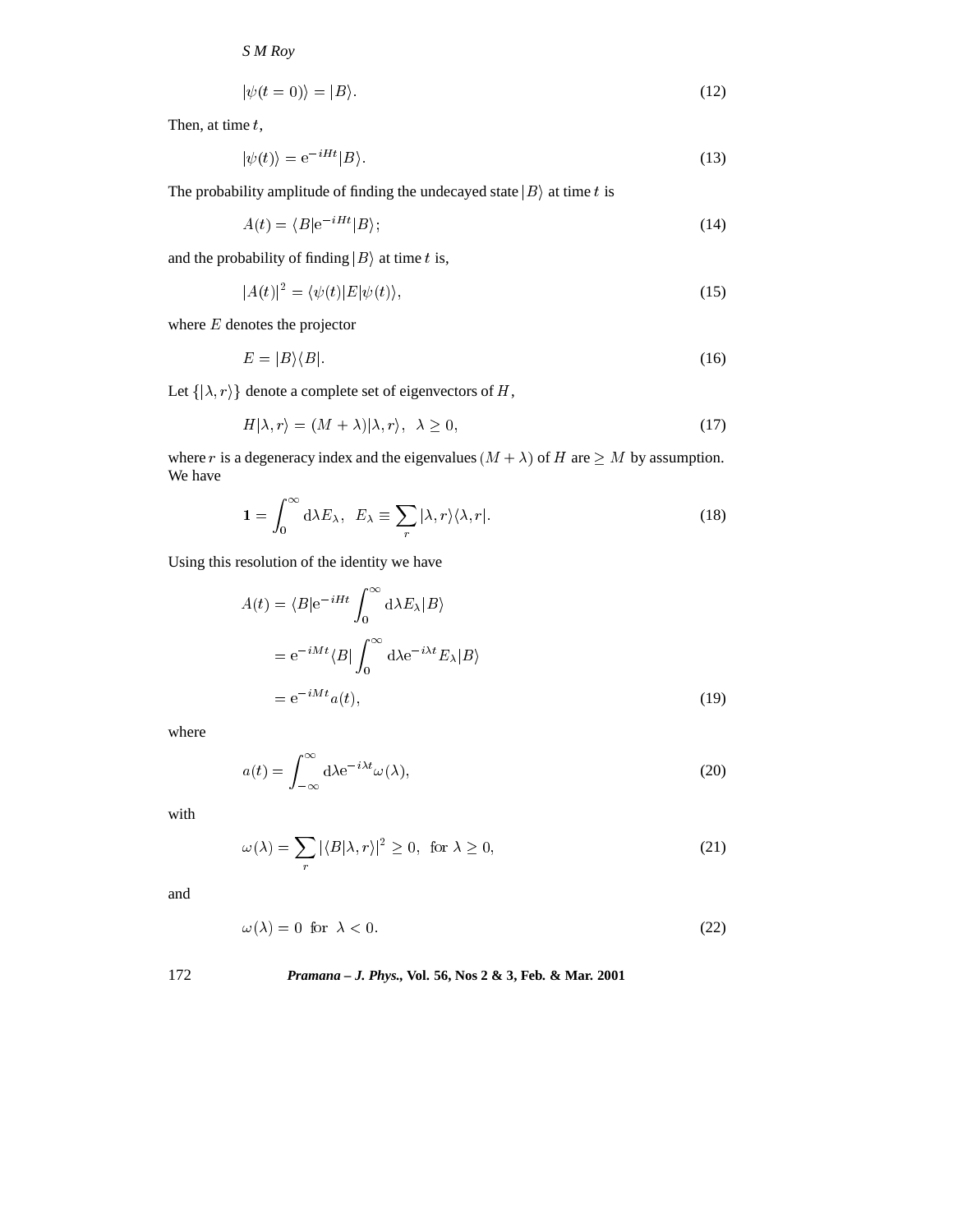We shall now prove the impossibility of exponential decay for  $t \to \infty$ .

Consider the analytic continuation of Re  $a(t)$  to complex t-plane,

$$
r(t) = \frac{a(t) + a^*(t^*)}{2} = \int_0^\infty d\lambda \cos(\lambda t) \omega(\lambda)
$$
 (23)

which implies

$$
\omega(\lambda) = \frac{1}{2\pi} \int_0^\infty dt \cos(\lambda t) r(t).
$$
\n(24)

Exponential decay would imply that  $|A(t)|$  and consequently  $r(t)$  must decay exponentially for  $t \to \infty$ ,

$$
|r(t)| \le C \exp(-\gamma t). \tag{25}
$$

This implies that the cosine Fourier representation of  $\omega(\lambda)$  given above can be continued analytically into the strip  $|\text{Im }\lambda| < \gamma$ . This is impossible since we know that  $\omega(\lambda) = 0$  for  $\lambda$  < 0. Hence the hypothesis of exponential decay at long times must be false. What we have used is essentially the Paley–Wiener theorem.

Khalfin [6] noted that exponential decay cannot hold for short times either. Denoting

$$
\langle B|H|B\rangle = \bar{H},\tag{26}
$$

we have

$$
A(t) = e^{-i\bar{H}t} \langle B|e^{-i(H-\bar{H})t}|B\rangle
$$
  
= 
$$
e^{-i\bar{H}t} \left[1 - \frac{t^2}{2!} \langle B|(H-\bar{H})^2|B\rangle + \cdots \right].
$$
 (27)

Assuming that the series on the right-hand side has a finite radius of convergence we have

$$
|A(t)|^2 = 1 + O(t^2), \text{ for } t \to 0,
$$
 (28)

instead of what exponential decay requires,

$$
e^{-1't} \to 1 - \Gamma t \text{ for } t \to 0. \tag{29}
$$

The nonexponential behaviour (28) is intimately connected to the quantum-Zeno paradox.

#### **4. Quantum Zeno paradox**

 $\mathbf{a}$ .

Infinitely frequent (or continuous) observation of the same observable prevents change of state [5]. This elementary consequence of the quantum measurement postulates has been variously described: 'watched unstable particle does not decay', 'watched clock does not move', 'watched kettle does not boil' etc. Its paradoxical nature is sometimes thought of as an 'example of taking quantum measurement postulates seriously and not liking the results'. Its experimental tests [9] have not yet settled questions of interpretation.

*Pramana – J. Phys.,* **Vol. 56, Nos 2 & 3, Feb. & Mar. 2001** 173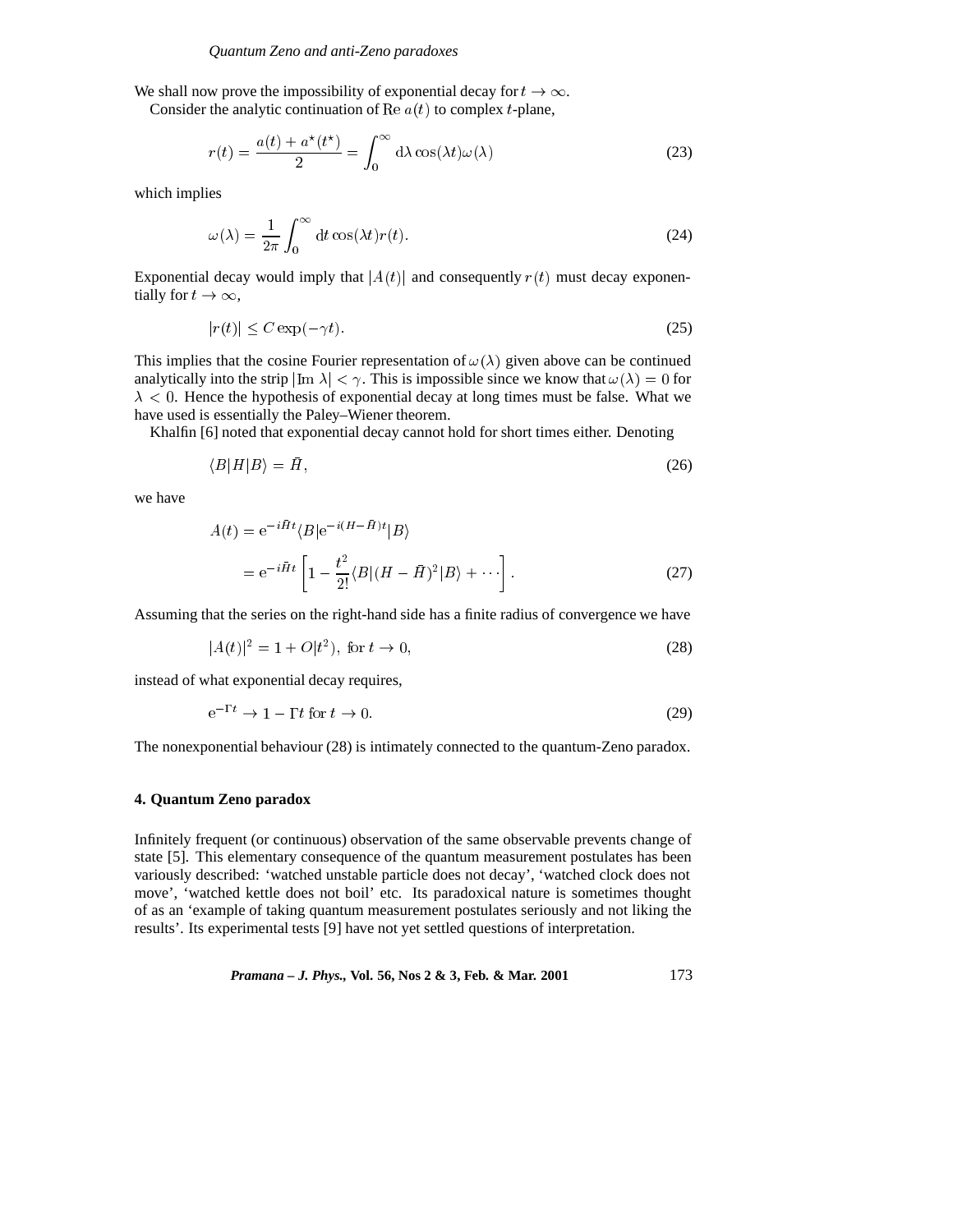Let us give here an elementary proof of the quantum Zeno paradox. Apply the Khalfin argument repeatedly. Starting with an initial state  $|B\rangle$ , and measuring the projector  $E =$  $|B\rangle\langle B|$  repeatedly, at times  $T/n$ ,  $2T/n$ ,  $\ldots$ , T, the probability of finding  $E = 1$  in each of these measurements is

$$
|\langle B|e^{-iHT/n}|B\rangle|^{2n} = \left|e^{-i\bar{H}T/n}\left[1 - \frac{T^2}{2n^2}\langle B|(H-\bar{H})^2|B\rangle + \cdots\right]\right|^{2n}
$$

$$
= 1 - \frac{T^2}{n}\langle B|(H-\bar{H})^2|B\rangle + \cdots
$$

$$
\stackrel{n \to \infty}{\longrightarrow} 1,
$$
 (30)

provided that  $\langle B|e^{-iH\tau}|B\rangle$  is analytic at  $\tau = 0$  (see Chiu *et al* [5]).

### **5. Quantum anti-Zeno paradox**

We now discuss the results of Balachandran and Roy [10] on continuous measurements of time dependent projectors. Consider infinitely frequent measurements of the projection operators  $E_s(t_i)$  which are values at times  $t_i$  of a projection valued function  $E_s(t)$ . We make the technical assumption that the corresponding Heisenberg operator  $E_H(t)$  is weakly analytic. We seek to calculate the modified Feynman propagator

$$
K_h(t') = \exp(-iHt')A_h(t, t_1),\tag{31}
$$

where

$$
A_h(t, t_1) = \lim_{n \to \infty} T \prod_{i=1}^n E_H(t_1 + (t - t_1)(i - 1)/(n - 1)) \tag{32}
$$

which is the  $n \to \infty$  limit of eq. (7) with a specific choice of the  $t_i$ . Let us also introduce the projectors  $E_i = 1 - E_i$  which are the orthogonal complements of the projectors  $E_i$ , and a sequence of events  $h$  complementary to the sequence  $h$ ,

$$
\bar{h} : \bar{E}_1 = 1 \text{ at } t = t_1; \ \bar{E}_2 = 1 \text{ at } t = t_2, \dots, \bar{E}_n = 1 \text{ at } t = t_n. \tag{33}
$$

Corresponding to eqs (6), (7), (31), (32), we have equations with  $E \to \bar{E}$ ,  $h \to \bar{h}$ . The special interest in  $K_{\bar{h}}(t')$  is that it is closely related to the propagator

$$
K_{h'}(t') \equiv \exp(-iHt') - K_{\bar{h}}(t') = \exp(-iHt')[1 - A_{\bar{h}}(t, t_1)], \ h' \equiv \underset{i}{U} E_i,
$$
\n(34)

which represents the modified Feynman propagator corresponding to the union of the events  $E_i$ , i.e. to at least one of the events  $E_s(t_i)=1$  occurring, with  $t_i$  lying between  $t_1$ and t. Our object is to obtain exact operator expressions for the propagators  $K_h$ ,  $K_{\bar{h}}$  which have been defined above by formal infinite products.

We see from eq. (31) that  $A_h(t, t_1)(A_{\bar{h}}(t, t_1))$  represents the modification of the Feynman propagator due to the continuous measurement corresponding to the sequence of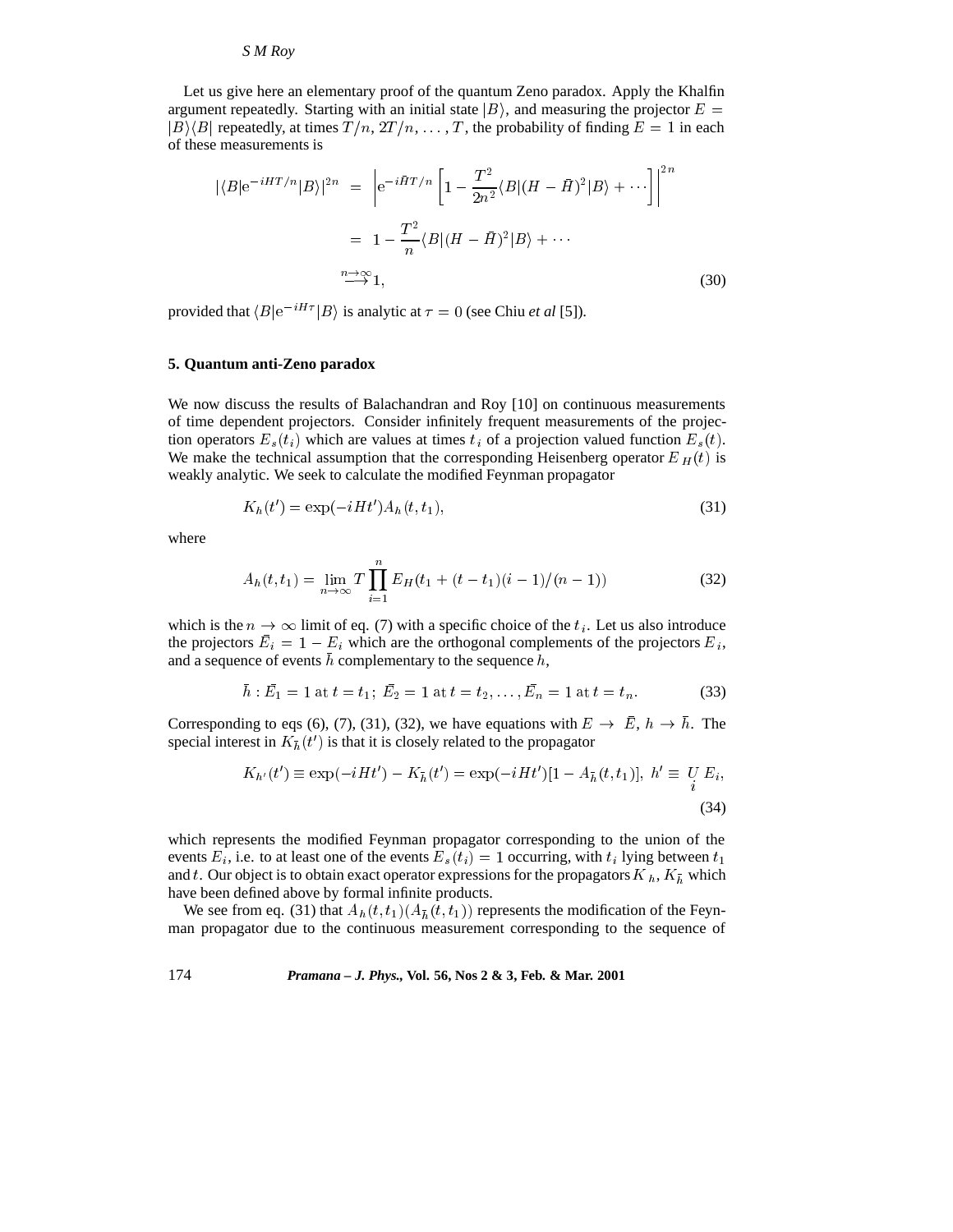events  $h(h)$ . Consider first the operators  $A_h(t_i, t_1)$ ,  $A_{\bar{h}}(t_i, t_1)$  before taking the  $n \to \infty$ limit, and note that

$$
A_h(t_i, t_1) = E_H(t_i) A_h(t_{i-1}, t_1), \ A_{\bar{h}}(t_i, t_1) = \bar{E}_H(t_i) A_{\bar{h}}(t_{i-1}, t_1). \tag{35}
$$

The relation  $E_H^2 = E_H$  implies  $A_{\bar{h}}(t_{i-1}, t_1) = E_H(t_{i-1})A_{\bar{h}}(t_{i-1}, t_1)$ . We thus have

$$
A_{\bar{h}}(t_i, t_1) - A_{\bar{h}}(t_{i-1}, t_1) = (\bar{E}_H(t_i) - \bar{E}_H(t_{i-1}))A_{\bar{h}}(t_{i-1}, t_1),
$$
\n(36)

and a similar relation for  $A_h$ . Dividing by  $t_i - t_{i-1} = \delta t$ , taking the limit  $n \to \infty$  (i.e.,  $\delta t \rightarrow 0$ ) and assuming that  $E_H(t)$  is weakly analytic at  $t = 0$  we obtain the differential equations,

$$
\frac{dA_{\bar{h}}(t,t_1)}{dt} = \frac{d\bar{E}_H(t)}{dt} A_{\bar{h}}(t_-,t_1), \ \frac{dA_h(t,t_1)}{dt} = \frac{dE_H(t)}{dt} A_h(t_-,t_1), \quad (37)
$$

where the arguments  $t_$  on the right-hand sides indicate that in case of any ambiguity in defining the operator products the arguments have to be taken as  $t - \epsilon$  with  $\epsilon \to 0$  from positive values and

$$
\frac{\mathrm{d}E_H\left(t\right)}{\mathrm{d}t} = i[H, E_H(t)] + \exp(iHt) \frac{\mathrm{d}E_s(t)}{\mathrm{d}t} \exp(-iHt). \tag{38}
$$

Further  $A_{\bar{h}}(t, t_1)$ ,  $A_h(t, t_1)$  must obey the initial conditions

$$
A_{\bar{h}}(t_1, t_1) = \bar{E}_H(t_1), \ A_h(t_1, t_1) = E_H(t_1). \tag{39}
$$

The measurement differential equations  $(37)$  are reminiscent of Schrödinger equation for the time evolution operator except for the fact that the operators  $dE_H/dt$ ,  $dE_H/dt$  are hermitian whereas in Schrödinger theory the antihermitian operator  $H/i$  would occur. Using the initial conditions we obtain the explicit solutions,

$$
A_h(t, t_1) = T \exp\left(\int_{t_1}^t dt' \frac{dE_H(t')}{dt'}\right) E_H(t_1),\tag{40}
$$

and a similar equation with  $h \to h$ ,  $E_h \to E_h$ , where the time ordered exponentials have the series expansion

$$
T \exp\left(\int_{t_1}^t dt' \frac{dE_H(t')}{dt'}\right) = 1 + \sum_{n=1}^{\infty} \int_{t_1}^t dt'_1 \int_{t_1}^{t'_1} dt'_2 \cdots
$$

$$
\int_{t_1}^{t'_{n-1}} dt'_n T \prod_{i=1}^n \frac{dE_H(t'_i)}{dt'_i}.
$$
(41)

In general the time-ordered operator products appearing on the right-hand side are distributions and the series on the right-hand side must be taken as the definition of the exponential on the left-hand side; we may not do the integral of  $dE_H(t')/dt'$  on the left-hand side. Multiplying the expressions for  $A_{\bar{h}}(t, t_1)$  and  $A_h(t, t_1)$  on the left by  $\exp(-iH t')$  then completes the evaluation of the modified Feynman propagators  $K_{\bar{h}}(t')$  and  $K_h(t)$ . These equations will enable us to derive both the Zeno paradox and the anti-Zeno paradox.

*Pramana – J. Phys.,* **Vol. 56, Nos 2 & 3, Feb. & Mar. 2001** 175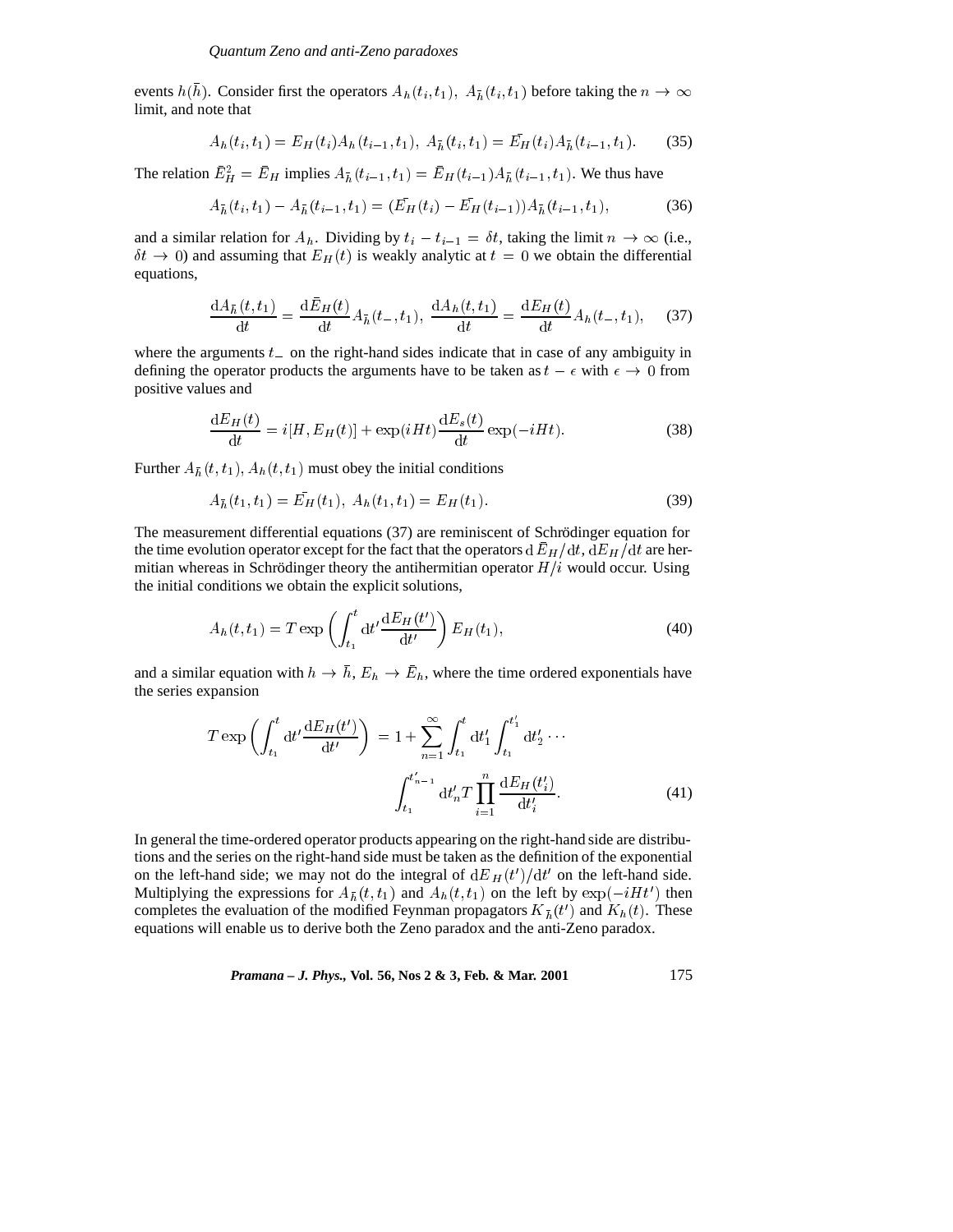*The Zeno paradox*: Let the initial state be  $|\psi_0\rangle$  and let the projection operator  $|\psi_0\rangle \langle \psi_0|$  be measured at times  $t_1, t_2,...,t_n$  with  $t_j - t_{j-1} = (t_n - t_1)/(n - 1)$  and  $t_n = t$ , and let  $n \to \infty$ . Then, the definition (7) yields

$$
A_h(t, t_1) = \lim_{n \to \infty} e^{iHt} |\psi_0\rangle \langle \psi_0| \exp(-iH(t - t_1)/(n - 1)) |\psi_0\rangle^{n-1} \langle \psi_0| e^{-iHt_1}
$$

$$
= \exp(i(H - \bar{H})t) |\psi_0\rangle \langle \psi_0| \exp(-i(H - \bar{H})t_1), \tag{42}
$$

where H denotes  $\langle \psi_0 | H | \psi_0 \rangle$  and we assume that  $\langle \psi_0 | \exp(-iH\tau) | \psi_0 \rangle$  is analytic at  $\tau = 0$ . Our differential equation also yields exactly this solution for  $A_h(t, t_1)$ . Taking  $t_1 = 0$ , we deduce that the probability  $p(h)$  of finding the system in the initial state at all times up to t is given by

$$
p(h) = ||K_h(t)|\psi_0||^2 = ||\bar{e}^{i\bar{H}t}|\psi_0\rangle||^2 = 1,
$$
\n(43)

which is the Zeno paradox. (The result can also be generalized to the case of an initial state described by a density operator, and the measured projection operator being of arbitrary rank but leaving the initial state unaltered, see below.)

*The anti-Zeno paradox*: The above result may suggest that continuous observation inhibits change of state. Now we prove a far more general result which shows that a generic continuous observation actually ensures change of state. Suppose that the initial state is described by a density operator  $\rho(0)$ , and we measure the projection operator

$$
E_s(t') = U(t') EU^{\dagger}(t')
$$
\n(44)

continuously for  $t' \epsilon [0, t]$ . Here E is an arbitrary projection operator (which need not even be of finite rank) which leaves the initial state unaltered,

$$
E\rho(0)E = \rho(0),\tag{45}
$$

and  $U(t')$  is a unitary operator which coincides with the identity operator at  $t' = 0$ ,

$$
U^{\dagger}(t')U(t') = U(t')U^{\dagger}(t') = 1, U(0) = 1.
$$
\n(46)

The Heisenberg operator  $E_H(t')$  is then

$$
E_H(t') = V(t')EV^{\dagger}(t'), \ \ V(t') = e^{iHt'}U(t'). \tag{47}
$$

Clearly  $V(t')$  is also a unitary operator. The definition (7) yields, for  $t_1 \geq 0$ ,

$$
A_h(t_n, t_1) = V(t_n) \left( T \prod_{i=1}^{n-1} X(t_i) \right) V^{\dagger}(t_i), \ n \ge 2 \tag{48}
$$

where

$$
X(t_i) \equiv EV^{\dagger}(t_{i+1})V(t_i)E,\tag{49}
$$

and  $A_h(t_1, t_1) = V(t_1)EV^{\dagger}(t_1)$ . Denoting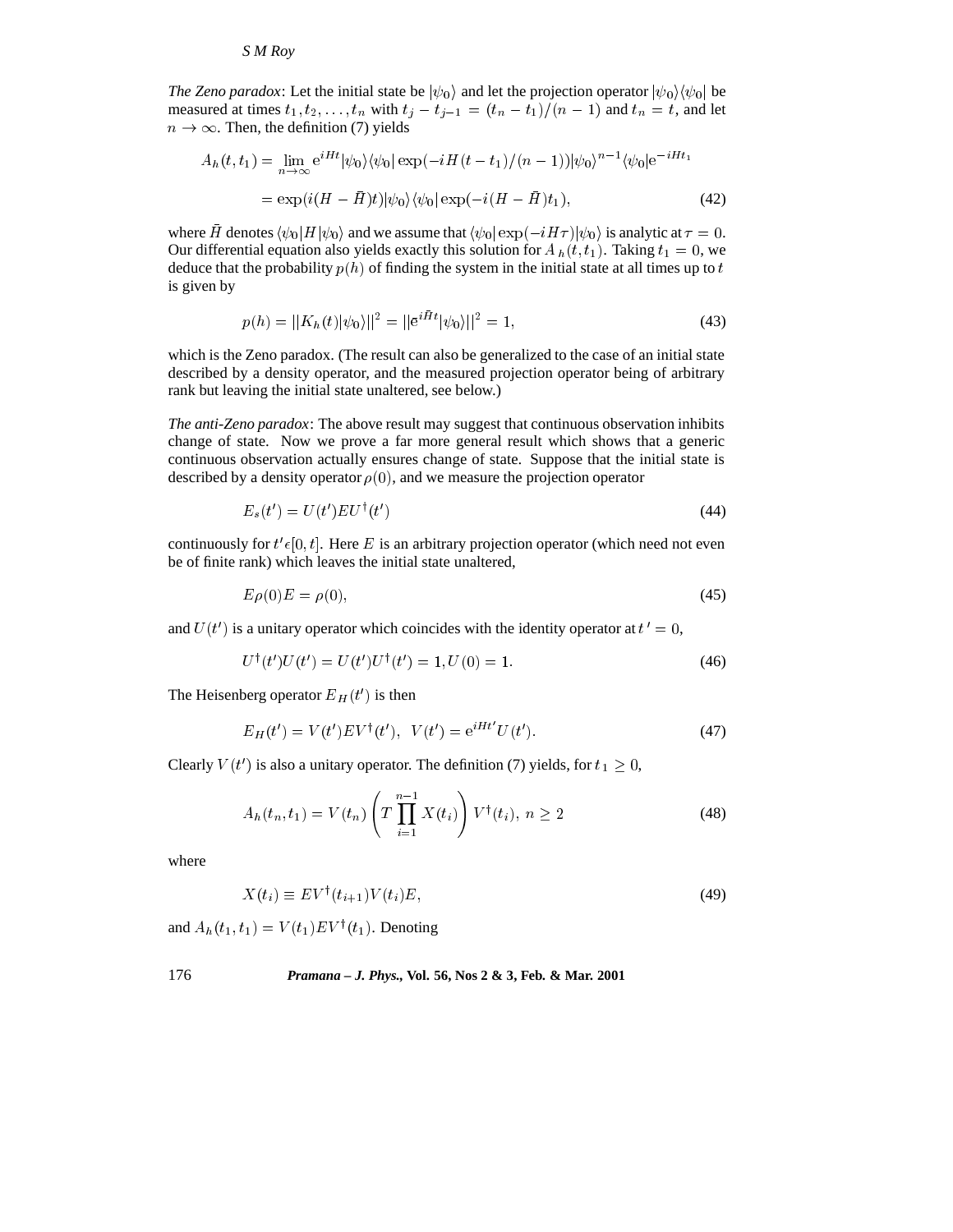*Quantum Zeno and anti-Zeno paradoxes*

$$
Y(t_j) = T \prod_{i=1}^{j-1} X(t_i), \ j \ge 2,
$$
\n(50)

 $Y(t_1)=E$  and noting that  $E(Y(t_{j-1})= Y(t_{j-1})$ , we have

$$
Y(t_j) - Y(t_{j-1}) = E(V^{\dagger}(t_j)V(t_{j-1}) - 1)EY(t_{j-1}).
$$
\n(51)

Taking  $t_{j-1} = t'$ ,  $t_j = t' + \delta t$ ,  $n \to \infty$ , we have  $\delta t = 0(1/n)$ , and

$$
E(V^{\dagger}(t'+\delta t)V(t')-1)E = \delta t E \frac{\mathrm{d}V^{\dagger}(t')}{\mathrm{d}t'}V(t')E + 0(\delta t)^2.
$$
 (52)

To derive that the last term on the right-hand side is  $0(\delta t)^2$  in the weak sense (i.e., for matrix elements between any two arbitrary state vectors in the Hilbert space), we make the smoothness assumption that  $E(V^{\dagger}(t'+\tau)V(t')-1)E$  is analytic in  $\tau$  at  $\tau = 0$  in the weak sense. (It may be seen that this reduces to analyticity of  $\langle \psi_0 | \exp(-iH \tau) | \psi_0 \rangle$  in the usual Zeno case). Hence the  $n \to \infty$  limit yields

$$
A_h(t, t_1) = V(t)Y(t)V^{\dagger}(t_1), \qquad (53)
$$

where

$$
\frac{\mathrm{d}Y(t')}{\mathrm{d}t'} = E \frac{\mathrm{d}V^{\dagger}(t')}{\mathrm{d}t'} V(t') E Y(t'). \tag{54}
$$

Solving the differential equation we obtain,

$$
A_h(t, t_1) = V(t)T \exp\left(\int_{t_1}^t \mathrm{d}t' E \frac{\mathrm{d}V^\dagger(t')}{\mathrm{d}t'} V(t') E\right) E V^\dagger(t_1). \tag{55}
$$

It is satisfying to note that this expression indeed solves our basic differential equation (37) as can be verified very easily by direct substitution.

The most crucial point for deriving the anti-Zeno paradox is that the operator

$$
T \exp \left( \int_{t_1}^t \mathrm{d}t' E \frac{\mathrm{d}V^\dagger(t')}{\mathrm{d}t'} V(t') E \right) \equiv W(t,t_1)
$$

is unitary, because  $(dV^{\dagger}(t')/dt')V(t')$  is anti-hermitian as a simple consequence of the unitarity of  $V(t')$ . Taking  $t_1 = 0$ , eq. (9) gives the probability of finding  $E_s(t') = 1$  for all t' from  $t' = 0$  to t as

$$
p(h) = \text{Tr}\left(V(t)W(t,0)EV^{\dagger}(0)\rho(0)V(0)EW^{\dagger}(t,0)V^{\dagger}(t)\right) = \text{Tr}\rho(0) = 1,
$$
\n(56)

where we have used  $V(0) = 1$ ,  $E[\rho(0)]E = \rho(0)$ , the unitarity of  $V(t)$  and the unitarity of  $W(t, 0)$ . This completes the demonstration of the anti-Zeno paradox: continuous observation of  $E_s(t) = U(t)EU^{\dagger}(t)$  with  $U(t) \neq 1$  ensures that the initial state must change with time such that the probability of finding  $E_s(t)=1$  at all times during the duration of the measurement is unity.

*Pramana – J. Phys.,* **Vol. 56, Nos 2 & 3, Feb. & Mar. 2001** 177